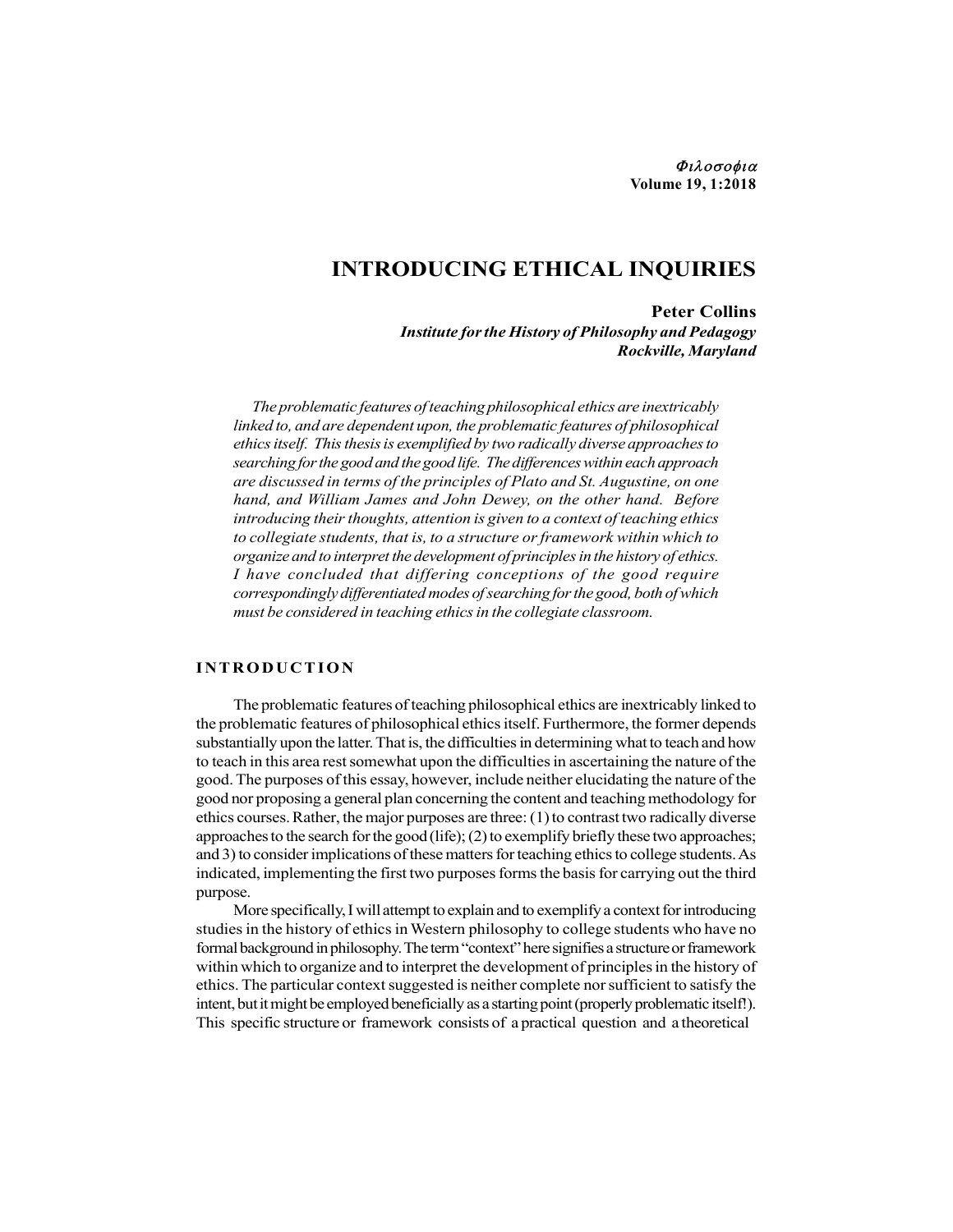question, which are correlated as a basis for formulating a thesis. Both questions and the thesis presume that studies in philosophical ethics can be identified with a "search for meaning," primarily the meaning of the good life (otherwise interpreted, hopefully, by each student as "my life"). Both questions and the thesis, therefore, are intended to promote a kind of reflection which indicates to the serious student that this inquiry is essential to becoming an authentic human being.

I now move on to an explanation of the two questions and the thesis, to be followed by an exemplification of the same, employing the principles of Plato [428/27-347/46 B.C.], Saint Augustine [354-430], William James [1842-1910] and John Dewey [1859-1952].\* Some observations on teaching ethics to college students conclude this essay.

## A "CONTEXT" FOR ETHICAL STUDIES

The central practical question is this: What kinds of search are needed in order to discover or to create what is good—in order to live a "good life"—in order to be happy? This is considered a practical issue insofar as it pertains to overt human behavior. The process to be employed in undertaking this search, as we shall see, depends at least partially upon whether the good is to be discovered or created (terms to be analyzed below).

The central *theoretical* question represents a fundamental issue in the history of Western philosophy. It has two parts: (1) Is there a transcendent reality (that is, beyond time and change) which serves as a standard or criterion for what is deemed to be good, or (2) does all reality constantly change, rendering goodness "radically relative"? Although these alternatives are not considered definitive in all quarters, the dichotomy they represent does seem to be supported by William James's conception of a "forced option" in religion (in accord with which skepticism represents a clearly negative choice).

What is the meaning of "radically relative" in the second part of the theoretical question? Characterizing goodness as radically relative in a world in perpetual motion requires advertence to a common distinction between the object of knowledge and knowledge itself. The former (the object of knowledge) signifies the knowable, what is able to be known; whereas the latter (knowledge) signifies the awareness (on the part of the knower) of the knowable.

Next, it should be noticed that both alternatives (1 and 2) in the theoretical question necessitate relativity. Relativity of goodness is simply a fact of human life due to the subjective feature of all human knowing: since no human being can know the object conclusively, but only partially, our knowledge is relative in all instances. Thus, in  $#1$  (the first alternative), the object of knowledge is believed to be permanent, objective, universal, etc., but the knowledge of this infinite object by the finite human being is always relative. Therefore, #2 (the second alternative) is "radically relative" because both the object of knowledge *and* knowledge itself are constantly changing and, therefore, relative. In other words, the relativity of the good in the second alternative is due not only to the inconclusive and imperfect awareness of the finite knower, but also to the constantly changing object. This distinction is essential for appreciating the inherent differences between the two alternatives and the thesis pertaining to the search for meaning.

What relationship endures between the theoretical question (of the existence or negation of transcendence) and the practical question (of the kinds of search needed to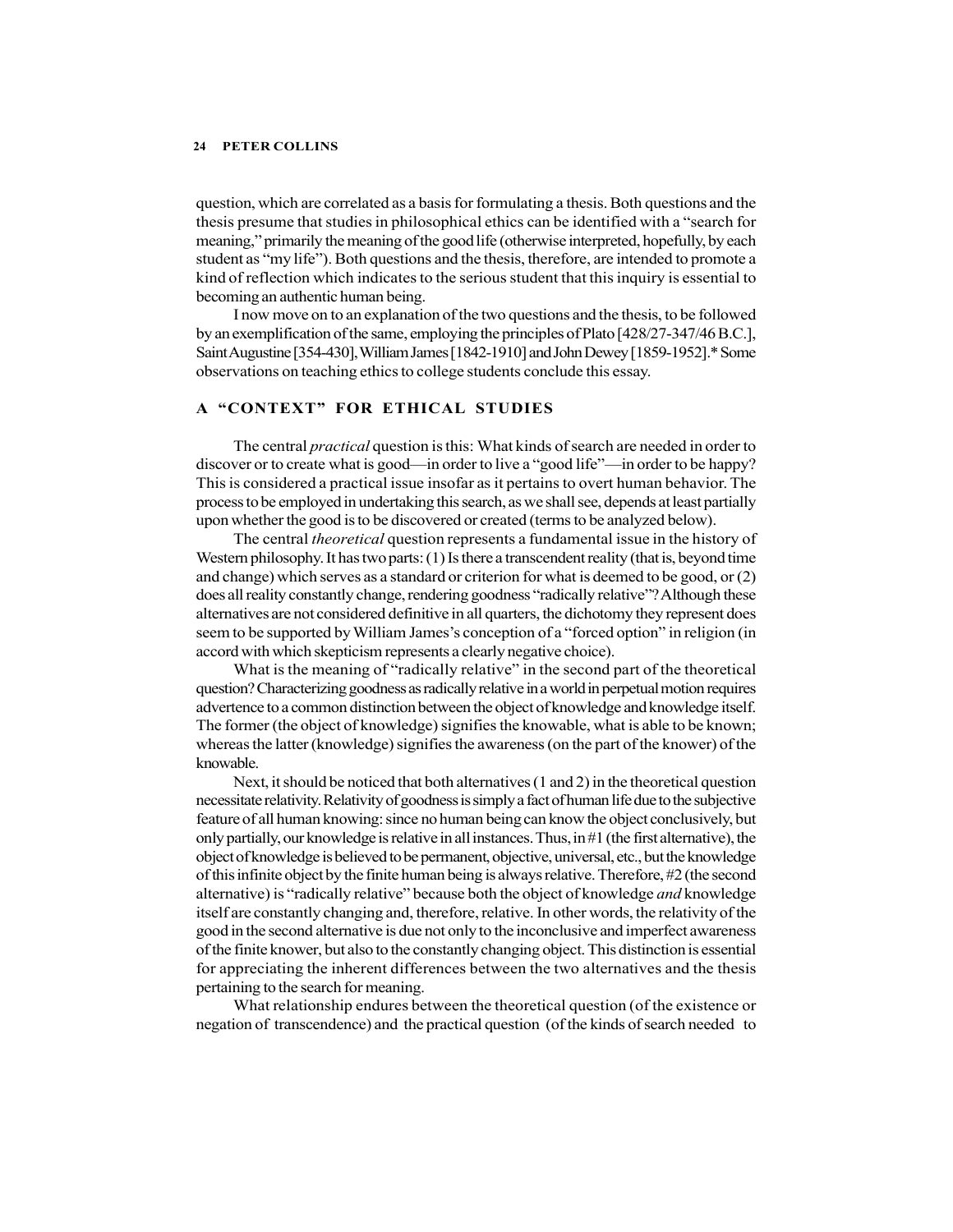discover or create the good)? The connection is seen in the thesis to be investigated in the main part of this essay: different approaches to or different modes of the search for the good (life) are required by alternative #1 and alternative #2. An effort to explore this thesis follows by means of a very brief comparative analysis of selected principles of Plato and St. Augustine, on one hand, and William James and John Dewey, on the other hand. Especially noteworthy is the existential link between the nature of the good perceived and the nature of the search. This link warrants careful observation in teaching collegiate ethics.

## FOUR ALTERNATIVE AVENUES TO THE GOOD (LIFE)

## Plato [428/27-347/46 B.C.]

Plato's philosophy addresses a very practical problem: how do we establish personal goals and find meanings in our lives? What are the criteria for our judgments? He claims that the search for personal goals and for the meanings of our lives cannot be fruitful if we fail to transcend changing earthly beings. For example, if we wish to improve the constitution of our country, we cannot succeed simply by observing various constitutions. Again, if I wish to become a better person, I cannot succeed simply by observing the lives of numerous human beings. Why is this so? Plato would say, what we do in instances such as these, as a matter of fact, is to employ some kind of standard or criterion beyond the facts in order to select or adopt what is appropriate for our purposes. For example, among the constitutions, a person might choose as a source of improvement for our own one which embodies the clearest ideals of justice for the widest range of people. Again, the person whom I might choose as a model for my own self-improvement might be someone who exhibits sincere concern for the well-being of others.

In conclusion to Plato's answer to the practical problem of how we establish personal goals and find meanings in our lives, one must go beyond empirical observation of changing beings. Plato distinguished the World of Ideas from the sensible world. The former, the proper object of knowledge, is an objective, permanent, infinite hierarchy of essences, which is a perfect model of things existing imperfectly in the sense world. The means of searching for the eternal essences is the spiritual mind of the person, who possesses genuine knowledge innately because of the preexistence of the soul in which it gained clear knowledge of the World of Ideas, which (most universally) is the Good. At birth, the soul is imprisoned in the body, and the knowledge gained in its preexistent state is clouded or obscured. Therefore, the process of learning is called reminiscence, recalling the previously clear knowledge or clarifying the knowledge now clouded, by means of questioning oneself and other persons.

One of the central issues confronted by Plato in ascertaining meaning through knowledge of a reality beyond time and change pertains to the possibility of a (finite) human being's comprehending an ultimate, infinite reality. Plato alleviates without eliminating this difficulty in three ways. First of all, he believes that the Good (or World of Ideas) is knowable —partially; and that human beings are by nature capable of knowing it—partially. Secondly, he asserts that the sense world participates in (shares in or takes the source of its perfection from) or imitates (is "molded" in the likeness of) the World of Ideas. Thirdly, due to the preexistence of the soul and its knowledge of the Good, every person is born with knowledge,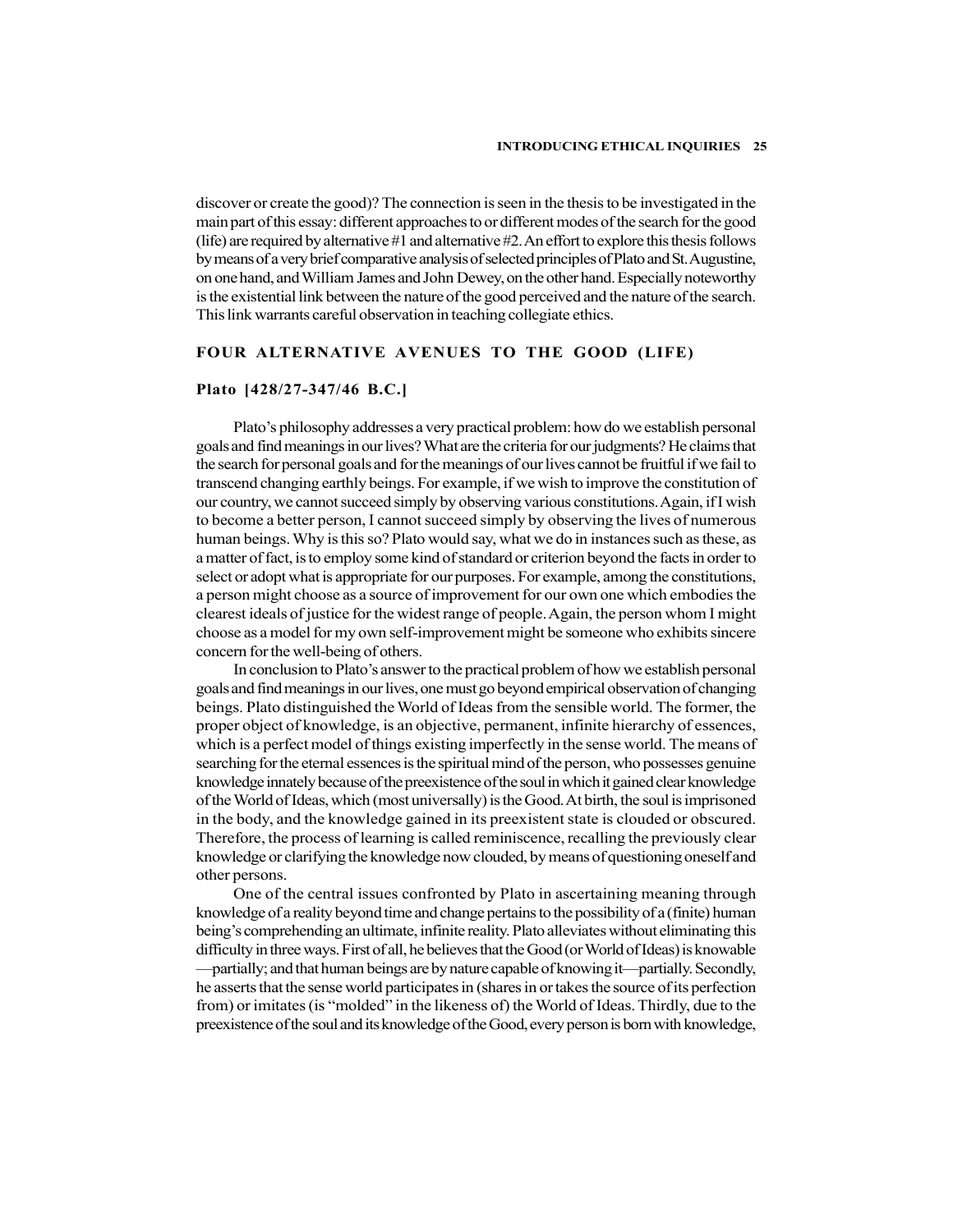although clouded due to the drag of the body. Learning, in the highest sense, therefore, is recalling or clarifying the innate knowledge of the Good possessed by the soul.

My central point exemplified in these principles pertains to the fact that the "direction" of the search for the good (life) and the mode of the search undertaken are governed by the nature of what is deemed to be good. For Plato, the nature of the Good precludes the possibility of searching for it in the sensible world, with technical equipment in laboratories, for example. Since the Good is a spiritual reality, it can be reached only by means of a spiritual human faculty, in this case called mind or reason. This spiritual journey, undertaken through a process of questioning, is consonant with Plato's dualistic (body and soul) conception of human nature.

## Saint Aurelius Augustine [354-430 A.D.]

In his adult life, Saint Augustine focused on a conscious, practical search for happiness. What he understood by happiness before the age of thirty was to be sought in material goods and physical pleasure. That changed during his early thirties when he experienced two conversions: an intellectual conversion through Plotinus and the Neoplatonists by means of which he was able to comprehend the truth as a spiritual reality, and a *moral* conversion through Saint Paul and the Bible by means of which he turned his life (not merely his mind) to Christ and the Gospels. These personal changes effected a radically revised appreciation of happiness for Augustine. As a Christian, he believed that happiness could be attained by possession of a perfect good beyond all fear of loss, that is, understanding of the truth and ultimately a relationship with God. Such a conception seemed to him necessary because any potential loss compromises one's happiness. Epistemologically, the need to transcend time and change stemmed (as for Plato) from the human need for a permanent goal as well as for stable criteria by means of which to render judgments concerning truth and goodness in this changing world.

Augustine now confronted a problem similar to that of Plato: how can a (finite) human being encounter meaningfully an infinite reality? His answer centers upon the process of Illumination provided by God, the ultimate, infinite Creator known through faith and reason. The foundation of Illumination is the eternal reasons, the Divine ideas in the mind of this personal God, Who provides the light by which eternal and necessary ideas are known as eternal and necessary. This light provided by God is analogous to the light of the sun needed by the physical eye to see material things. Therefore, Augustine explains that, while human beings have a role in teaching others to learn, God is not only the end or the goal of human life, but also the ultimate means to that end.

Again, my central point exemplified in Augustine's principles pertains to the fact that the "direction" of the search for the good (life) and the mode of the search undertaken are governed by the nature of what is deemed to be good. Since the truth for Augustine is a spiritual reality, it can be reached only by the spiritual faculty of the soul called reason. Since the Ultimate Truth is a personal God who communicates with human beings through the process of Illumination and Who has revealed Himself in the Scriptures, Divine faith is combined with reason to provide an avenue to God and genuine happiness.

Therefore, the search for meaning and beatitude within Augustine's framework requires "believing in order to know." In other words, "finding" God in one's life requires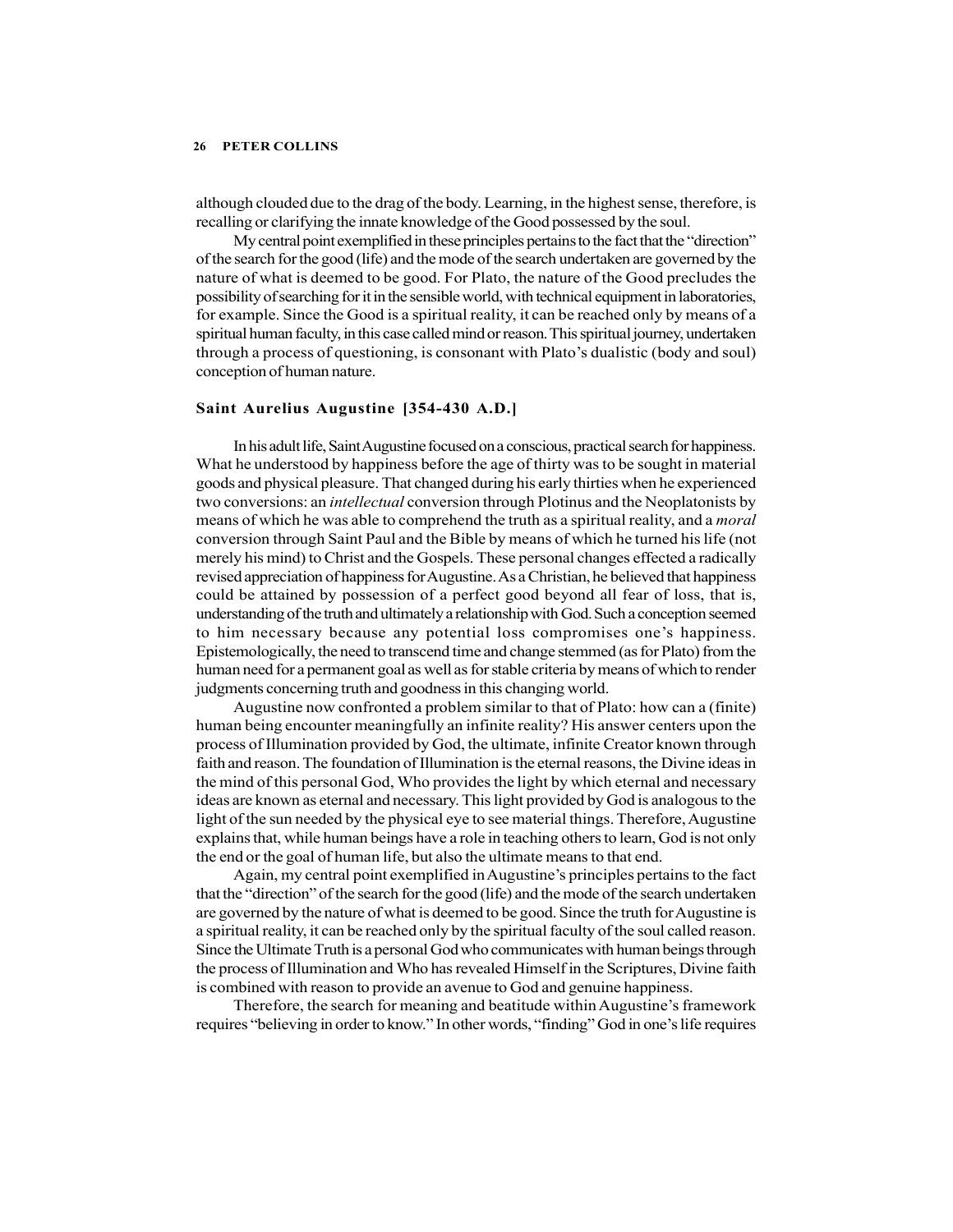rational evidence, but if one waited for rational evidence proportionate to the faith commitment of an authentic Christian, there would be no Christians. As a consequence, a person gains some evidence for the existence of God, but must then make an act of faith as a basis for gaining more knowledge by rational evidence. For example, no one can seek the meaning of the New Testament as divinely revealed without believing in a personal God who has revealed. This search for the meaning of Christianity through faith and reason must be centered, of course, on the Gospels, that is, on the teachings of Jesus Christ, God who became Man and who died on the Cross and after three days arose from the dead to save all mankind.

## FROM PLATO AND AUGUSTINE TO JAMES AND DEWEY

Before moving on to brief considerations of the twentieth-century American philosophers James and Dewey, I would like to summarize the theoretical point most crucial to our practical ethical question of what kinds of search are needed in order to discover or to create what is good. Plato and Augustine agree upon the need for a Transcendent Being, beyond change and time, as a source of meaning, truth, and goodness. For them the consequence of rejecting an Ultimate Reality is condemnation to a life of meaningless relativity. Choices among relative objects, as we all confront daily, cannot be made, they claim, on the sole basis of the relative objects. For example, in choosing one restaurant out of ten (or in narrowing the choices to ten!) at which to dine this evening, we go beyond the relative facts (size, price, distance, etc.) in order to make our choice. The criterion or standard by means of which we judge is independent of the relative facts. This finalized reality becomes the guiding light insofar as it is discovered (partially) by the human decision-maker. Therefore, existentially in the minds of human beings, this Ultimate Reality, which in itself is believed to be the same for all, differs from subject to subject *as known*. This is the problem of transcendence and immanence - which is no problem for James and Dewey because they do not accept an objective, transcendent reality.

While these two American philosophers differ radically between themselves concerning the existence of God, they share a belief that there is no need of an objective transcendent reality in order to render the world meaningful. It should be noted that this position (as that of Plato and Augustine in this regard) does constitute a belief, a faith that by nature is not and cannot be fully or completely substantiated in a discursively rational manner. The position assumed by James and Dewey has its origins in a secretive group known as the Metaphysical Club, which met occasionally in Cambridge, Massachusetts, in the late 1860s and early 1870s. Charles Peirce [1839-1914] was the leader of this informal group and James was one of its members. The aim of the "project" which convened them was to understand the world "without leaning upon a divine providential intelligence." That is, they wished to explain the meaning of human life in the world without relying upon a belief in an objective transcendent being such as that shared (philosophically) by Plato and Augustine. (One of the historical reasons why the philosophies of Peirce and James did not become widely known until after the first decade of the twentieth century is because of the rejection of the kind of Transcendence posed by Augustine. Christianity was too ingrained in the culture of the United States.)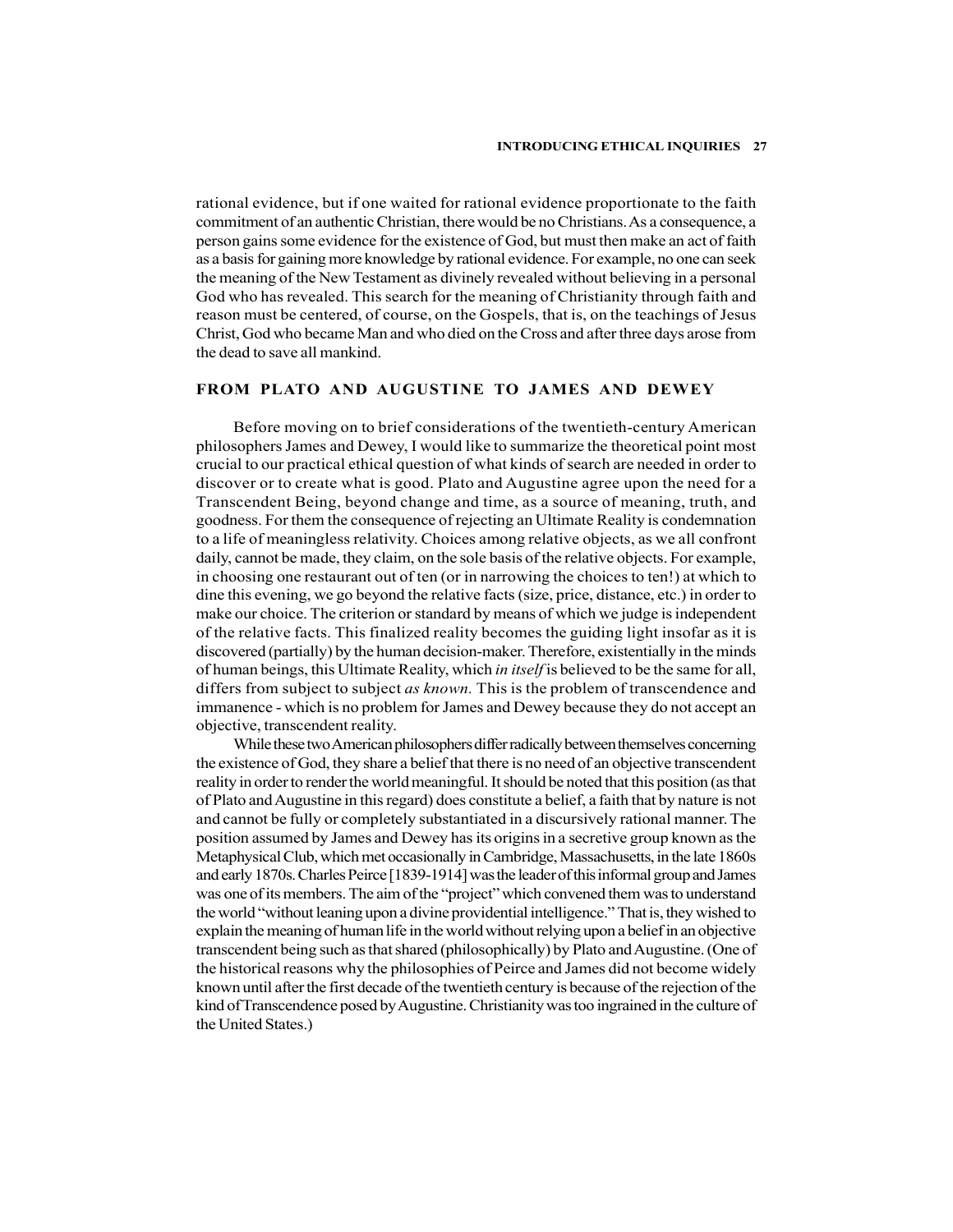## William James [1842-1910]

William James, as Plato and Augustine, sought in a very practical manner the good life and human happiness. In fact, his philosophical search became so closely associated with the practical that his philosophy has become known as "pragmatism." James's starting point, however, distinguishes directly and immediately his search for the good (life) from that of Plato and Augustine. What characterizes this starting point? The key is experience, which for James is the touchstone for thought and action. That is, what we ought to think and what we ought to do stem solely from experience. Even more fundamental and significant is his insistence that personal experience is reality itself. Therefore, reality, as personal experience, constantly changes; reality is an "experience continuum."

The process of searching for the good in this context must be a means of "keeping in touch" with one's personal, constantly changing reality. For James this means reversing the inquiry into the origins of experience of the classical British empiricists to a continuous search for the *outcomes* of specific experiential occurrences. His pragmatic method is noteworthy, furthermore, for the distinction between the consequences of doing something and the consequences of believing in someone or something. In both instances, these consequences provide the sole source of meaning for truth or goodness. This distinction is extremely crucial, for it allows James to accept in a meaningful way the existence of a supreme being. Belief in God produces practical effects (such as an enhanced sense of security) and, therefore, is meaningful and real. (The faith in question is natural faith, of course.)

James's God, it must be observed, does not share the kind of transcendence found in the Good of Plato and the personal God of Christianity in Augustine. The latter two individuals believe that the Ultimate Being exists independently of all particular experience. According to James, however, God not only depends directly upon experience, but is *created* by personal experience. James's own personal experience afforded him belief in (what he considered) the real existence of God. (Of course, he would have to grant on his principles that my experience might not enable me to accept the existence of a supreme reality.) In other words, while Plato promotes the *discovery* by all persons of the universal Good (that is, to be known and lived by all), and Augustine promotes the *discovery* by all persons of the universal love of the Supreme Being, James insists that each human being, by means of personal experience, creates (or does not create) an ultimate reality. In the former (requiring discovery), the Transcendent is Supreme, and the inferior human being must conform personal thinking and living to that reality as a means to the good and happy life. In the latter (requiring creation), the human being is supreme in determining whether or not there is a God and what kind of being this particular God becomes as a means to the good and happy life. What differences can be ascertained for the modes of searching for the good in these two dramatically different theoretical postures?

Both camps insist upon a process of reflection or thinking as a means to comprehending the good. For James, therefore, any real apprehension of what is good must be developed by utilizing his pragmatic method. While others can inform you (as in conversation or in print) of the results of their use of this method, it remains for each person to create his own "good" through personal employment of the method. In his comments on ethical matters in The Will to Believe and other essays, James clarifies his position. For example, he insists that no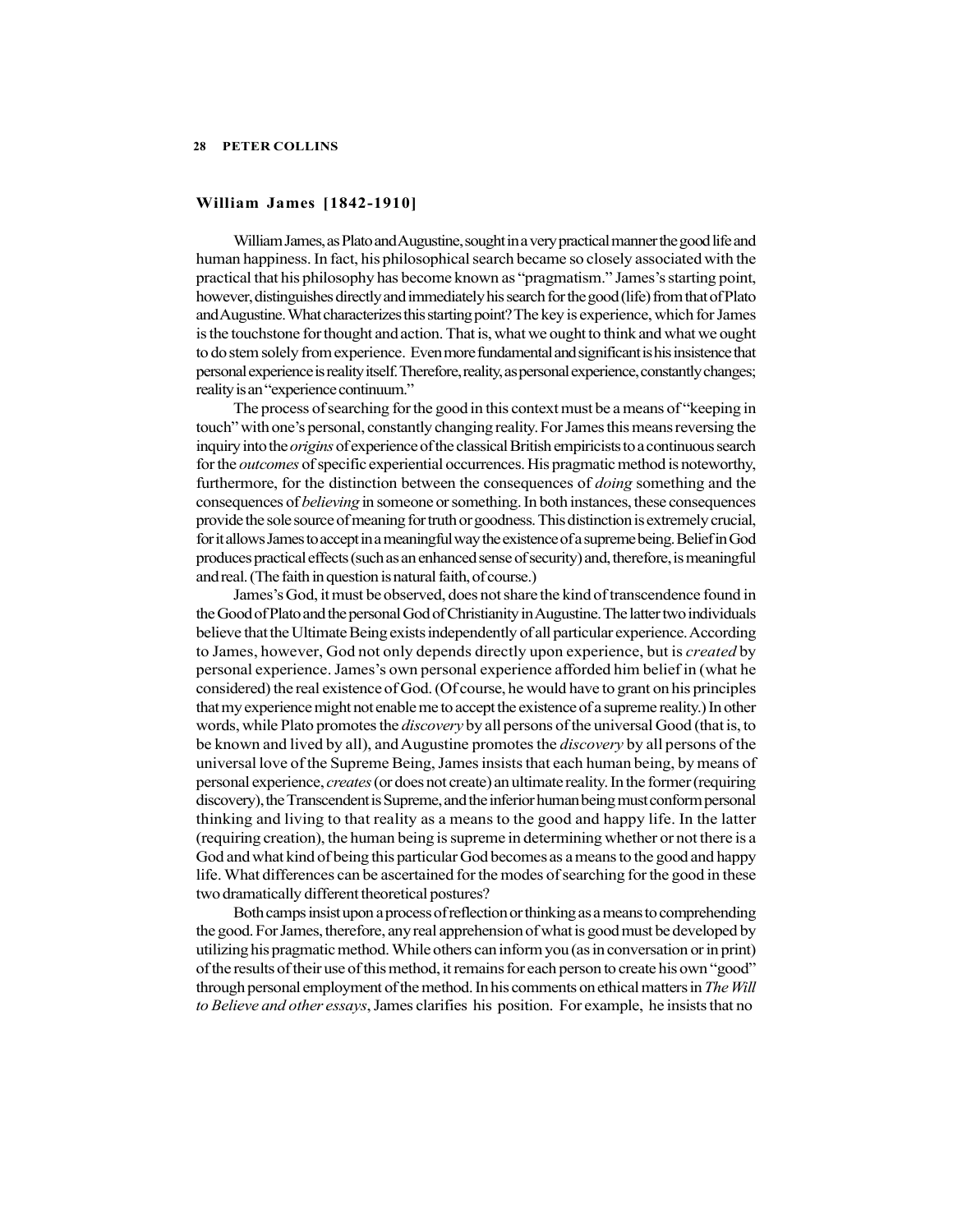reality called good or evil exists without a sentient being because the good is created *only* by such beings who act (or believe in someone or something) and ascertain the effects of such actions (or beliefs) upon their feelings: good feelings have created the good; bad feelings have created evil.

In a hypothetical circumstance of only a single (sentient) individual, therefore, the only problem to be considered by that person is a consistency of personal choices because there is no outward obligation. Whatever this person chooses to do is a legitimate choice to be tested by action. While going for a swim and smoking a cigarette simultaneously is not a likely possibility, the only source of moral worth is the person's subjectivity: nothing in the world can be considered of intrinsic value, capable of being sought as an end in itself. This means that the most fundamental ethical problem in the real world (with more than one individual!) is unifying the multiplicity of personal goods into a harmonious and stable system. Of course, that is a problem for Plato and Augustine, also, because of each person's subjective (partial) consciousness of the universal good. With James, however, the search for the good is not undertaken by means of a spiritual faculty of reason engaged in *discovering* some objective Ultimate Reality, which is then to become the basis for a pattern of living. The search for the good (that is, by means of his pragmatic method) is itself a process of living in which one first acts (or believes) and then becomes aware of truth and goodness on the basis of personal feelings.

Among James's ethical conclusions, two will be mentioned. The social good to be sought (only on the basis of personal satisfaction of desires known via actions and beliefs) is assessed in terms of the greatest amount of happiness, or fulfillment of desires, for the greatest number of people. Secondly, whatever good is created by human beings individually and socially is merely tentative and suggestive. The good is created as life is lived. There are no guidelines beyond the process of living itself, beyond past and present experiences along with anticipations of future consequences.

## John Dewey [1859-1952]

Any understanding of the philosophical ethics of Dewey must be tied to a view of his method of reflection. Also a pragmatist, his method is similar to that of James insofar as the consequences of one's personal actions provide the basis for truth and goodness (which he never really distinguishes, as James attempts to do). Two points of difference from the method of James should be noted: for Dewey only physical (humanly conscious) actions provide the sources of truth and good. Secondly, in accord with his elimination of believing someone or something in ascertaining meaning, Dewey employs the notion of adjustment of the person to the physical environment as the most central factor in discerning good and evil. While personal feelings obviously are involved, they are not the 'whole show," as with James.

What is this pragmatic method of Dewey? It has been called a "problem solving" method because the awareness of a problem, or lack of adjustment to the physical environment, in the living process of an individual person initiates the process; and the resolution of the problem, or the reestablishment of harmony between the person and the physical environment, concludes the process. In between these two, hypotheses (tentative solutions or ideas) are sought and then evaluated for potential success in light of past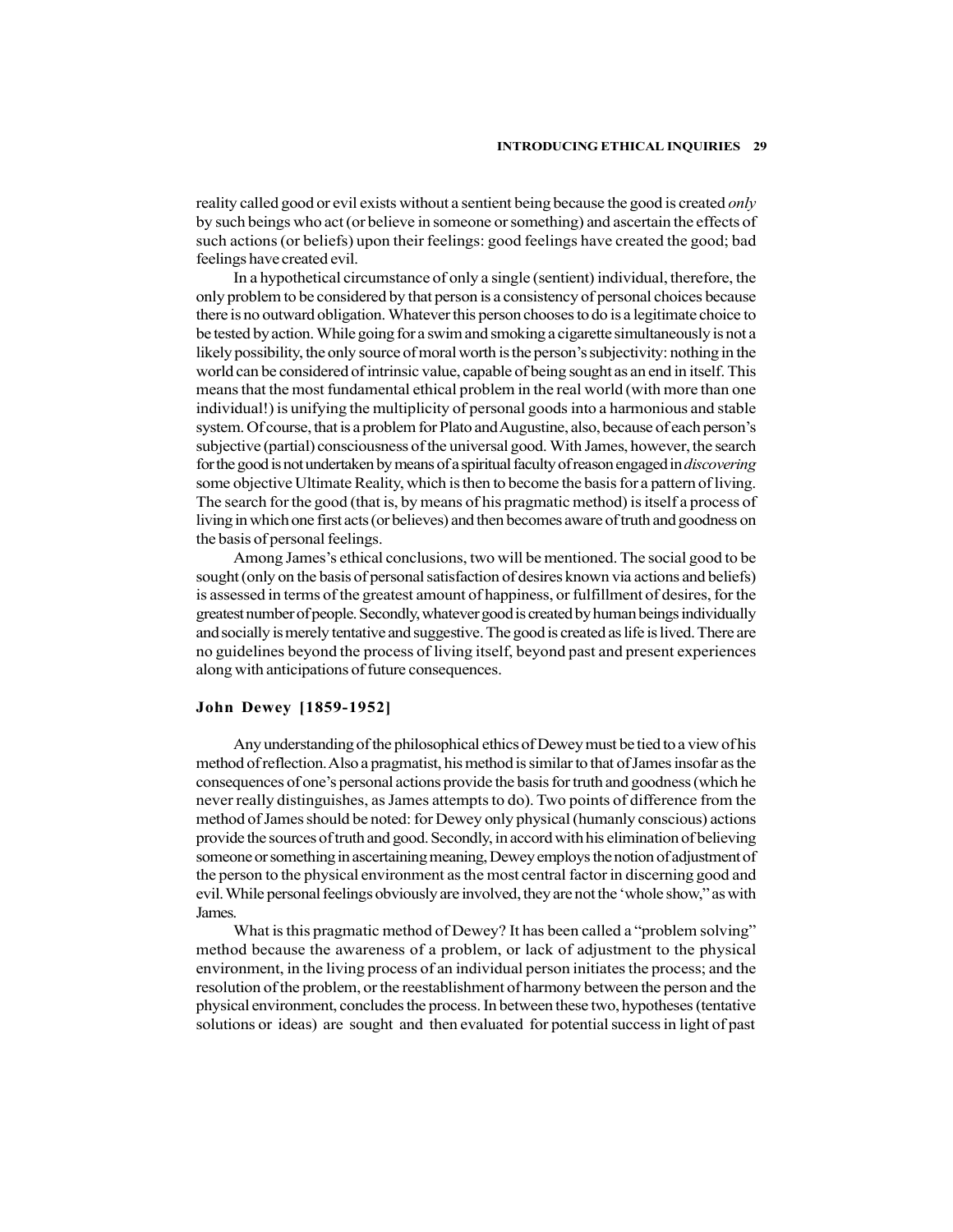experience, In order to learn whether any particular hypothesis succeeds or fails in solving the problem, an experiment (a lived physical activity) must occur. Only then can the idea (hypothesis, tentative solution) be determined to be true and good or false and evil—or both: true and good to the extent that it solves the problem, and false and evil to the extent that it fails to do so.

For example, in determining the most expedient means of traveling from one city to another (the problem), various hypotheses can be considered. One can fly, take a train, or drive, for instance. If you choose to drive, there may be the problem of what route to take. Choosing the best possible hypothesis or idea may require extensive investigation—in the library, through phone calls, etc., in order to obtain necessary information. However, before one can determine the good (or truth) of any of these means to the resolution of the problem, action must be taken. You must fly or take the train, or drive a particular route in order to determine if that means provides a satisfactory adjustment to the environment (solves the problem). No one else can do this for you; only you can obtain your own truth or good. However, the intelligent person will rely upon the experience of others as well as one's own past experience for facts in determining the best course of action, the one which will most likely resolve the problem.

It must be noted that for Dewey, this is the *only* method of thinking, and it is a process of intelligent living. As a result of his negation of James's distinction between acting and believing in the reflective method, Dewey claims to have gone "beyond agnosticism." That is, he says in A common faith, adhering strictly to this method of reflection (which in general is the same for all, but which in particular has as many variations as there are specific applications of it) leads to recognition of the fact that one cannot even raise a meaningful question of the existence of a supreme or ultimate reality (that is, beyond time and change). Therefore, he claims that he is no more an atheist than a theist; he is not even an agnostic. All three of these groups accept the meaningfulness of the question of the existence and nature of a supreme being—they just have different answers to the question. He claims that his kind of indifference to the question of ultimates is more effective in eliminating the ultimates than the staunchest atheism.

In Chapter Seven of Reconstruction in philosophy, Dewey asserts that the sole source of morality is actions of conscious persons in specific situations. Morality exists only when something has to be done; what has to be done, of course, is to resolve the problem (that is, to eliminate the lack of adjustment to the physical environment for all persons and things affected by the action). Since there is only this way of being intelligent, moral intelligence is carried out through the problem solving method. Since every situation of life is unique, every moral situation is unique, and every resolution (good) sought and attained is unique. Therefore, the relativity of the good is radical in terms used above since this relativity stems not only from the subjectivity of the knower, but also from Dewey's belief in the fact of universal, perpetual change. (There is obvious evidence from our senses in general, and the natural sciences, more particularly, that tangible realities constantly change; what must be *believed* because it cannot be empirically verified is the fact that only tangible realities exist.)

Continuing in his description of a proper quest for the good, Dewey insists that the introduction of his method into moral matters eliminates the "greatest dualism" which burdens humanity: that between the physical and scientific, on one hand, and the moral and ideal, on the other hand. The exclusive use of this method in the realm of morality eliminates the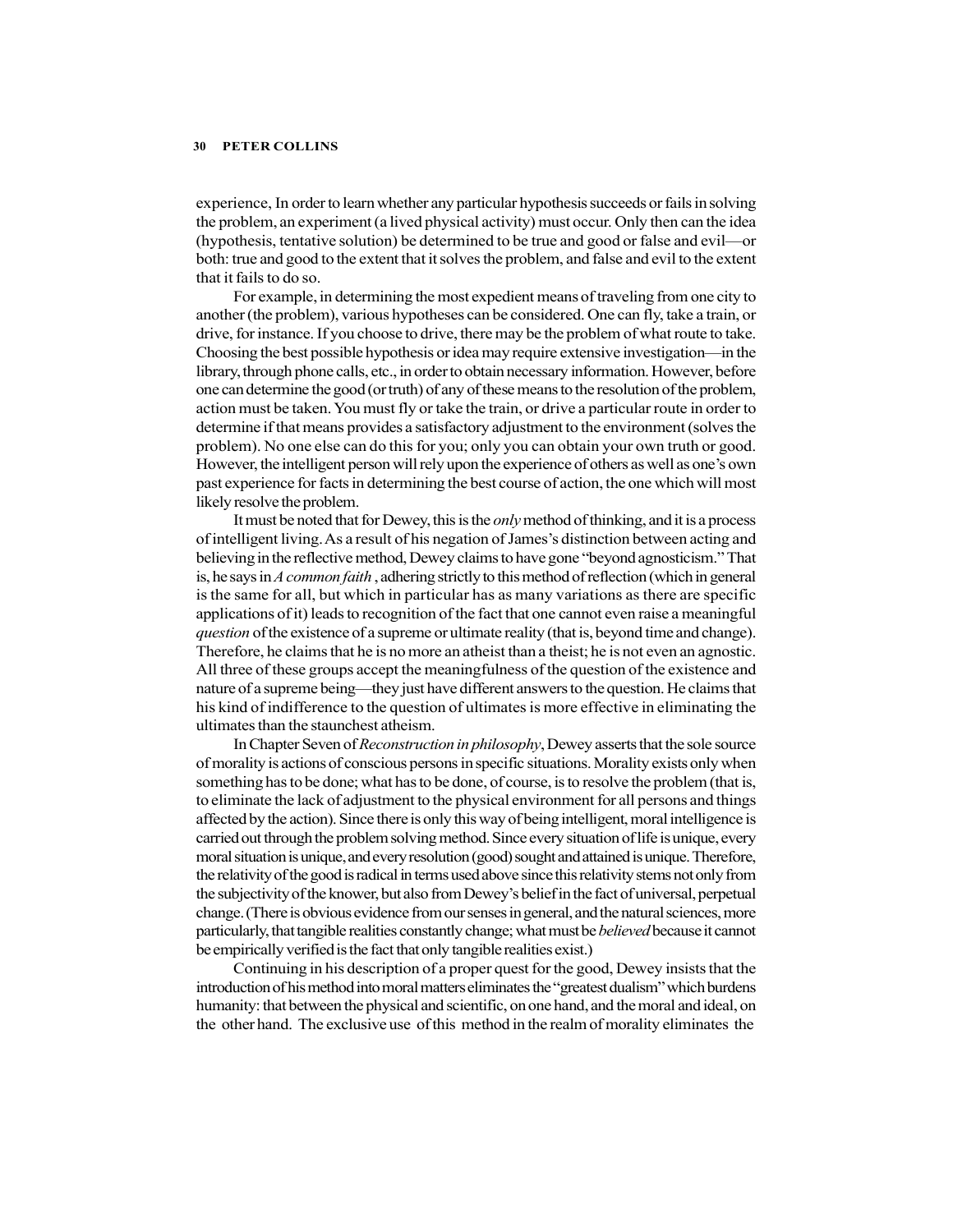traditional dualism of facts and values. Also eliminated is the familiar dichotomy of means and ends; the latter as well as the former is a process because all of reality is a process. There is no ultimate end, or end to be sought for its own sake. A moral principle is a fallible plan of acting to resolve a problem; it is identified with a hypothesis, idea, or tentative solution. Therefore, the moral principle is subject to constant alteration; even though the good is achieved by solving the problem, the resolution pertains directly only to a particular occasion and becomes data for use in achieving another good (in a new situation).

## THE FOUR ETHICAL ALTERNATIVES

We are exploring the thesis which contends that the nature of the good directly affects the process of attaining it in knowledge and practice, thus, affecting the kinds of search for the good in which persons engage. All of this, in turn, becomes a basis for what to teach and how to teach in ethics courses in higher education. Therefore, in effect, we have plotted the basis for four alternatives in searching for the good and in teaching ethics. Also, we have displayed briefly two pair of alternatives: while Plato and Augustine differ, and James and Dewey differ, these differences are not as severe as those between Plato and Augustine, on one hand, and James and Dewey, on the other hand. The key here is the notion of Transcendence.

Again, the crucial distinction illuminating this pair of differences is that between the object of knowledge and knowledge itself. The latter, awareness within the human mind of the object of knowledge, is constantly changing according to all four of these individuals simply because there is no such phenomenon as perfect knowledge. All knowledge is partial or incomplete and, thereby, changing and relative. However, the object of knowledge, synonymous with the knowable, is for Plato and Augustine spiritual and permanent, beyond time and change. For James and Dewey, on the other hand, the object of knowledge is constantly changing since all things are constantly changing in accord with one's experience. Therefore, the persistently changing knowledge for Plato and Augustine is anchored or directed by a permanent, transcendent reality; while James and Dewey contend that the search for the good has nothing to do with considerations beyond the immediate experience of human beings in the natural world. For the latter pair, there are no courts of appeal beyond the natural process of conscious reflection, that is, absolutely nothing beyond time and change as Plato's Ideas (the Good) and Augustine's personal Triune God. There are no guideposts for James and Dewey other than past and present human experience, rendering the good radically transitory. Plato's and Augustine's distinction between a subjective seeker and an objective being sought is obliterated. While James believes in God on pragmatic grounds, it is a God which he creates through his experience and which has, by his own admission, nothing necessarily to do with morality. Dewey avoids the occasion of considering the existence of a transcendent being by developing a method of reflection which addresses only human physical interaction with the world, avoiding any place for seeking meaningful consequences through an internal act of believing.

The uniqueness of each of these four positions can be observed by seeking a general direction and path of the search for the good (life) suggested by each of the four philosophers. For Plato and his followers, the search must be focused upon discovering a suprasensible reality by means of the spiritual faculty of the soul called mind or reason or intellect. For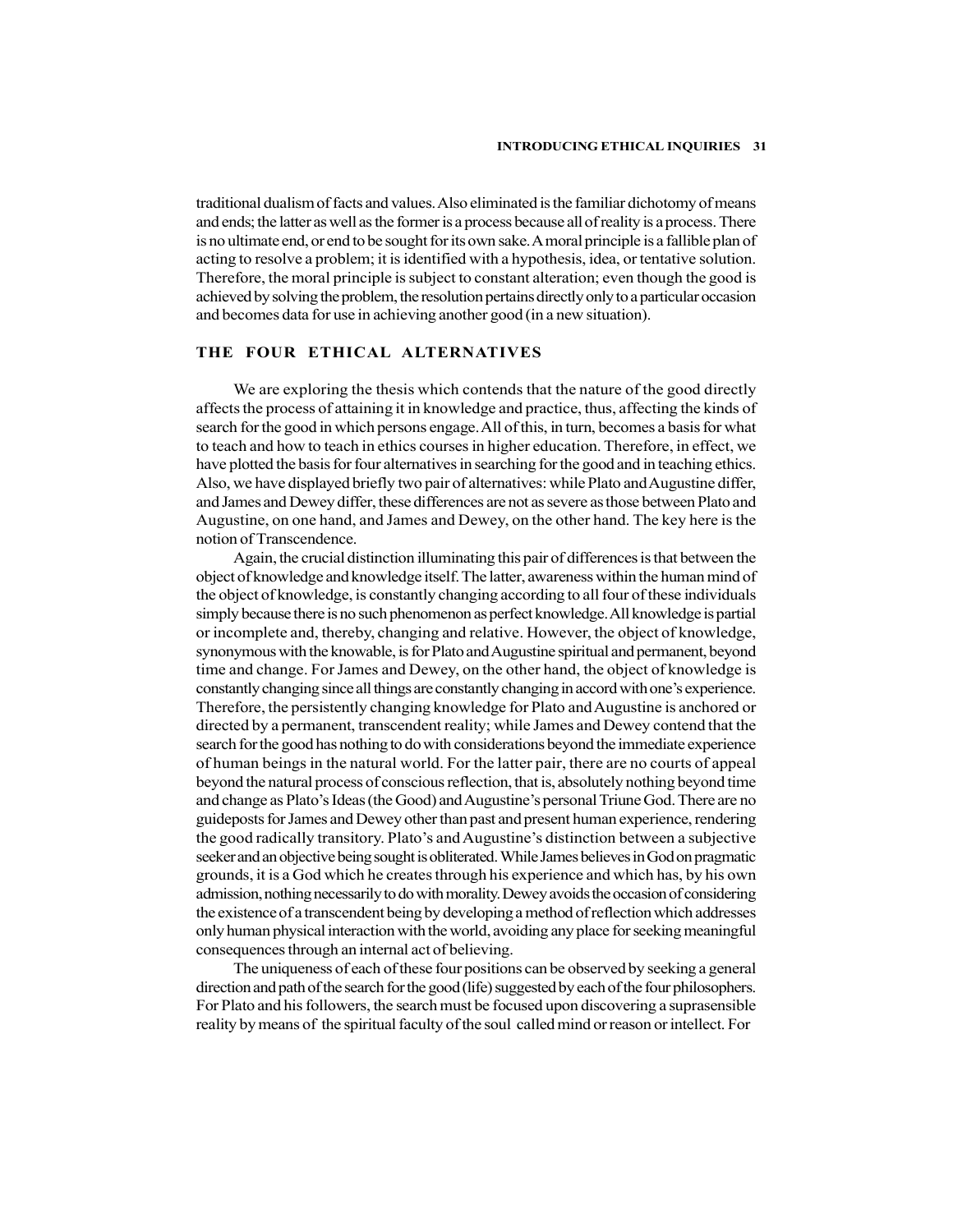Augustine and those true to him, the search for the good requires use of the mind (a spiritual faculty) in order to discover immaterial realities and, ultimately, the Personal God of Christianity by means of faith and reason (believing in order to know). For William James and his followers, the good (life) must be created by making choices and implementing them by overt activity or by believing in someone or something in order to ascertain how the consequences (of the action or belief) make the person feel. For Dewey and faithful Deweyans, the good (life) also is created, in this case by the problem solving method in an attempt to render a meaningful and satisfactory adjustment to the environment. **EXECT SET AS A COLLUME SET AS A COLLUME SET AS A COLLUME ADMOM CONDUCT A COLLUME (A Spiritual faculty) in order to discover immaterial realities and, ultimately, the Personal God of Christianity by means of faith and rea** 

In summarizing and concluding these remarks on introducing ethical inquiries in the collegiate classroom, I would like to restate and exemplify the thesis before a few closing comments. An expanded version of the thesis can be stated as follows: differing conceptions of the good (and good life) require correspondingly differentiated modes of searching for the good (and good life), both of which must be considered carefully in teaching ethics in the collegiate classroom. The following schema represents an attempt to compare general principles and implications of Plato, Augustine, James and Dewey concerning three factors: the nature of the good (or Good, or God), modes of search for the good (and good life), and pedagogical principles pertaining to ethics at the collegiate level. Below is the summary:

### Plato **Plato Plato Plato Plato**

#### Nature of the good (or Good, or God)

The World of Ideas, an ultimate, transcendent, perfect reality beyond time and change; knowable to some extent; sought for its own sake and as a necessary, guiding light in a changing earthly existence

### Modes of searching for the good

A process of reminiscence: questioning which engages the rational faculty of the (dualistic) human being; based upon the nature of the good and the pre-existence of the soul in which it (the soul) was in contact with the World of Ideas, providing each person with innate but clouded knowledge

#### Pedagogical principles for collegiate ethics: the teacher should

(a) develop an environment in which students will feel intellectually free to ask questions of themselves and others (including the teacher);

(b) assist students to recall their personal abstract concepts and principles; and to appreciate the relationship of these concepts and principles to their lives;

(c) promote students to read extensively and critically materials most pertinent to this kind of search;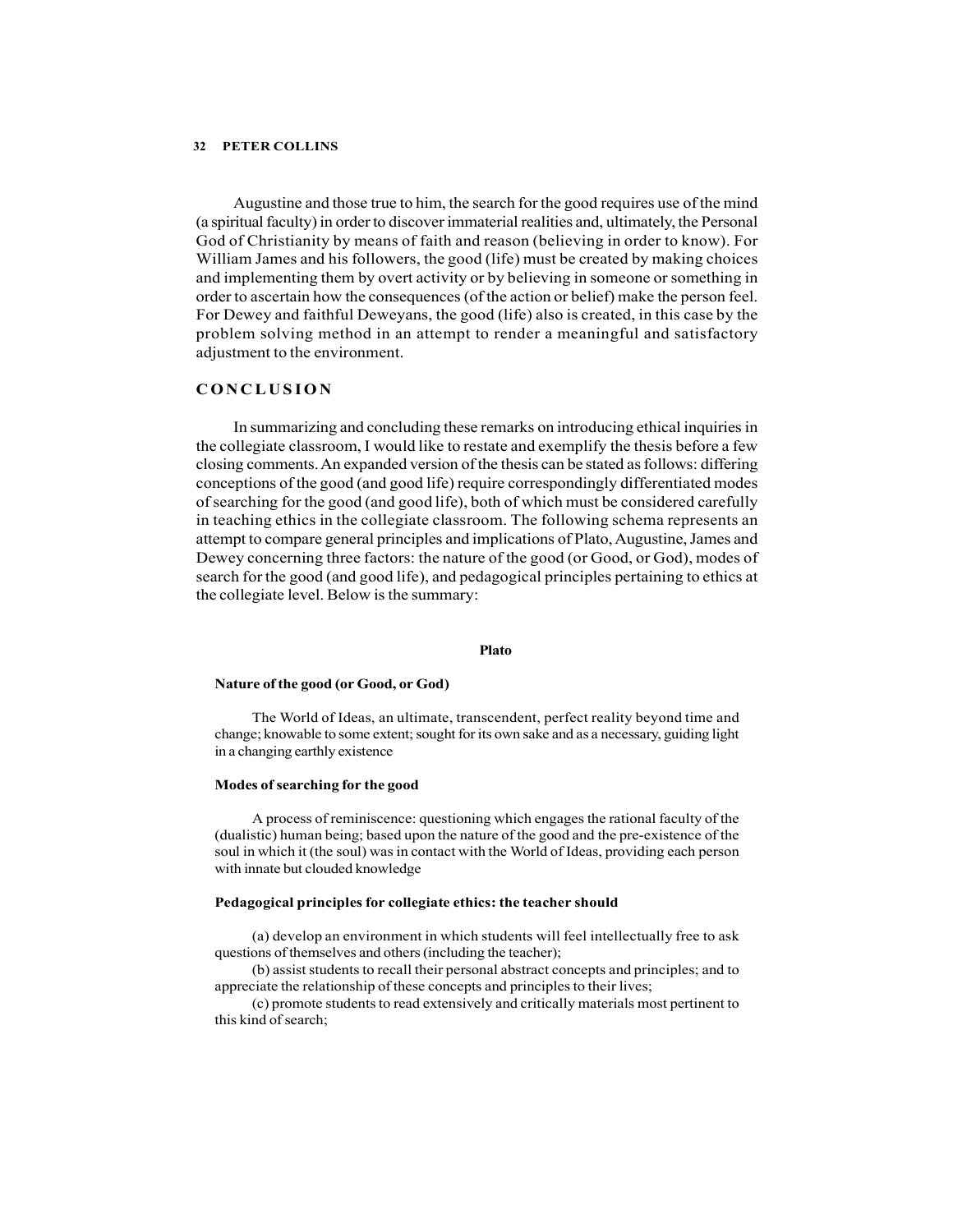(d) lead students to discuss with one another (and with the teacher) their own reflections;

(e) establish a curriculum in which the subject matter is organized so as to lead students toward knowledge of the Good.

#### St. Augustine

Nature of the good (or Good, or God) (After his philosophical conversion to Neo-Platonism and his moral conversion through St. Paul and the Bible)

God as the Ultimate Good: a Triune God (Father, Son, and Holy Spirit) who is a loving and providential Being (Father); Who became a man and died for the sins of all human beings (Son); and Who inspires and enlightens human beings, enabling them to live in accord with the commands of God and the dictates of personal conscience (Holy Spirit)

#### Modes of searching for the good

The use of the rational soul called reason, which must be interrelated with and subordinated to Divine faith, a gift of God presented in conjunction with the process of Illumination, by means of which human beings are able to "see" eternal and necessary ideas in the mind of God as eternal and necessary

## Pedagogical principles for collegiate ethics

(a) The end of education is to meet God, Who also is the primary means to that end.

(b) The only authentic teacher is Christ, the Interior Master.

(c) Human teachers should present occasions for students' learning (the route to meeting God) via a proper intellectual environment and the provocation of genuine questions.

(d) Human teachers need to explain and to exemplify the nature and interrelations of faith and reason, especially "believing in order to know."

(e) The curriculum should be organized so that all subject matter is centered upon God, leading the student to a knowledge of God.

## William James

Nature of the good (or Good, or God) (Assuming personal experience as equivalent to reality)

That which makes one feel good (comfortable?) as a consequence of overtly doing something or believing in someone or something; is radically relative insofar as all things constantly change

## Modes of searching for the good

The pragmatic method, a process by which a person ascertains meaning, truth, and value by referring to personal feelings derived from doing something or believing in someone or something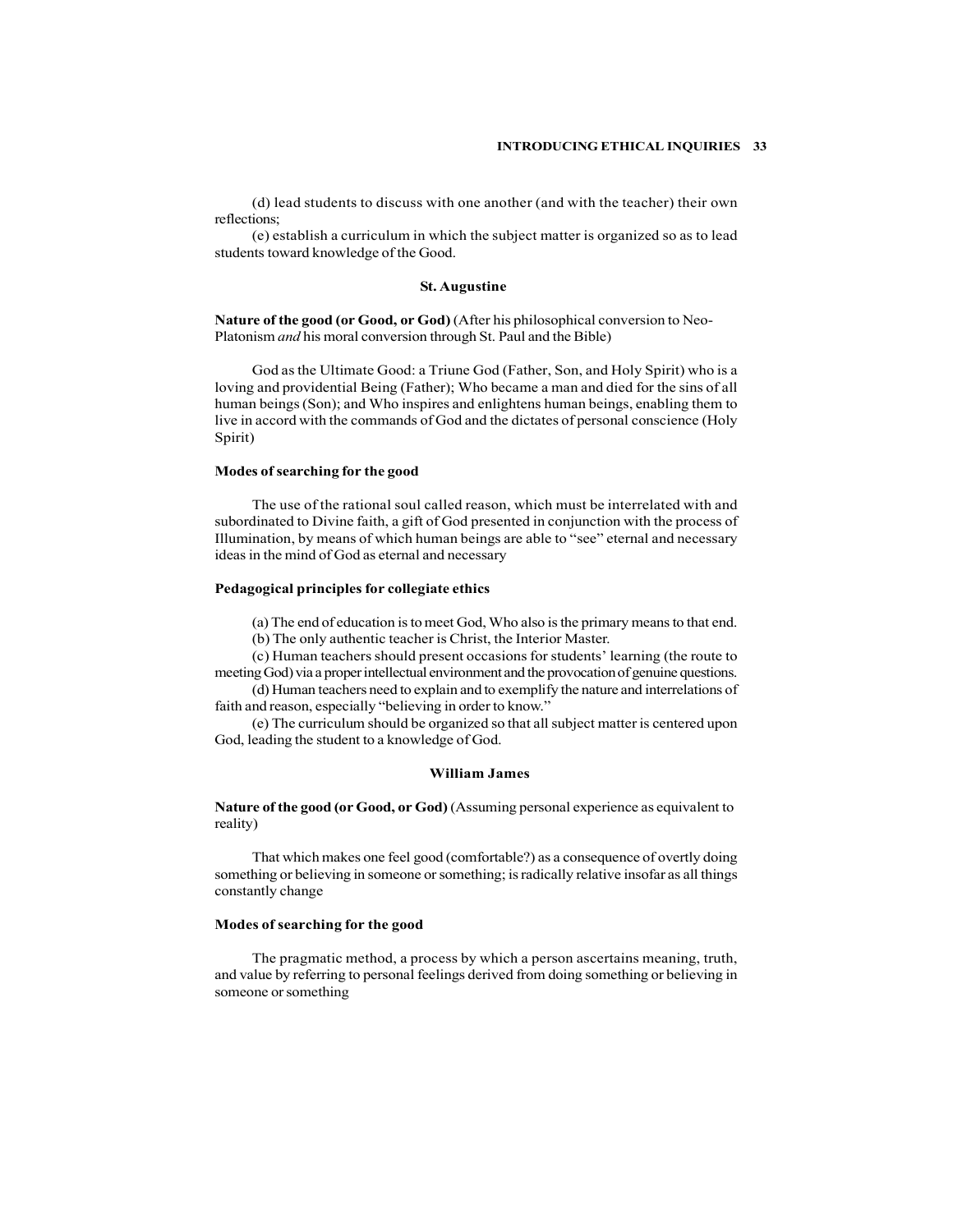#### Pedagogical principles for collegiate ethics. The teacher should

(a) provide a suitable physical environment for living - in order to learn;

(b) promote reading and discussion only in the context of physical activity and believing in someone or something as aspects of life itself;

(c) arrange life-like activities conducive to decision-making in social circumstances;

(d) act as a resource, along with other resources, assisting students to gather data as a means of carrying on life activities intelligently (that is, via the pragmatic method).

#### John Dewey

## Nature of the good (or Good, or God)

That which re-establishes (or is tending toward the re-establishment of) a personal, harmonious adjustment of the individual to the environment (including other persons) as a consequence of some measurable interaction between the two; is radically relative insofar as all things (not only experience) constantly change

## Modes of searching for the good

The pragmatic or problem-solving method, initiated by awareness of a practical problem of daily life; followed by formulation of one or more hypotheses (ideas, moral principles, tentative solutions), which must be weighed for possible success in view of past experience (one's own and others'); and tested in action

#### Pedagogical principles for collegiate ethics. The teacher should

(a) provide a physical environment suitable for the students' present living as a basis for their learning;

(b) assist students in living more and more intelligently (reflectively) by providing information or suggestions enabling them to implement the problem-solving process with increasing effectiveness;

(c) evaluate students' performance on the basis of how intelligently they live (that is, carry on the problem-solving process).

The first of my final remarks pertains to Socrates' image of the midwife, the conclusion being that no one can learn for another. Therefore, the teacher can merely assist others to learn for themselves. This applies to Plato and Augustine as well as to James and Dewey; it means that all authoritarianism and indoctrination interfere with or nullify authentic teaching and learning. Students must be motivated to "think for themselves"—they must be taught to be "creative." However, we have noticed that "thinking" (therefore, "creativity") bears thoroughly different meanings for Plato and Augustine, on one hand, and James and Dewey, on the other. This occurs in ethical matters, we also have noticed, in connection with their varying conceptions of the good. Their views of the good generate certain features of how it must be searched, which, in turn, become focal points in determining how to lead others to comprehend the good, known as teaching ethics. (As noted above, there also are substantial differences between Plato and Augustine, and between James and Dewey.)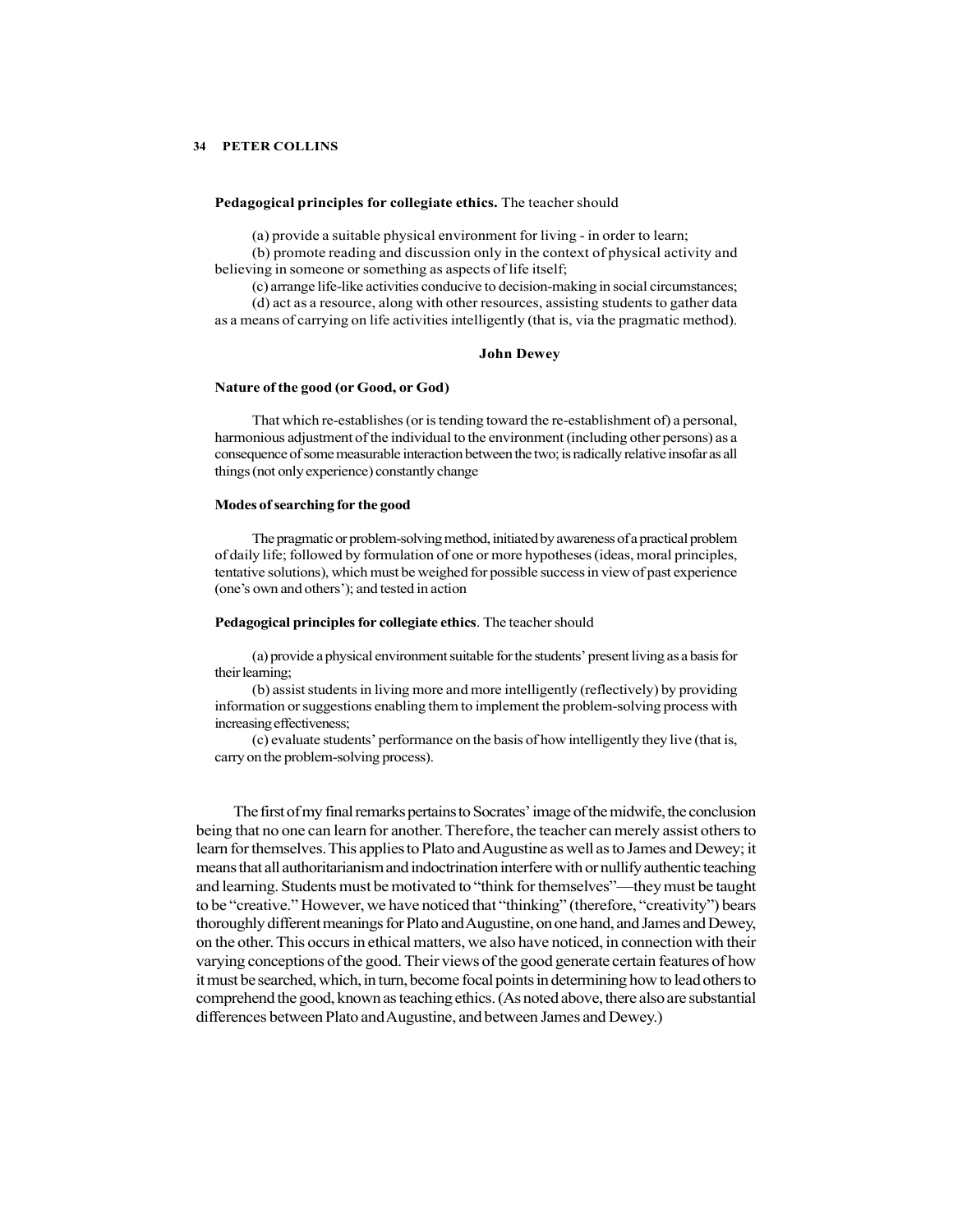In regard to the term "creativity," there is much more to be said than will be attempted here. First of all, the term can be associated with "original thinking," not meaning the production of some totally new idea or principle, but rather a genuine understanding of some meaning— not even necessarily for the first time—by a particular person. To all four of the individuals discussed, creativity in this sense is identified with real learning. Active, creative minds must be cultivated by the Platonic and Augustinian teachers as well as by those following James and Dewey. However, when the former pair effectively promote "creative thinking" in their students, they are inducing them to *discover* what is believed to exist transcendentally and objectively, beyond space and time, as universal and independent of all human activity. The universal Good for Plato is knowable, and human beings are capable of partially knowing it by reason and intuition. The personal, Triune God of Augustine can be met and known, partially in this life, by reason and (most importantly) by the faith which is a gift of God. Both Plato and Augustine, therefore, require students to think creatively and critically in order to know. This process (including the faith demanded by Augustine) is a process of the spiritual soul, which gives life to the body and guides human activity.

On the other hand, when James and Dewey promote "creative thinking," they directly and immediately are promoting a process of practical living, in which the individual must engage as a means to *creating* the truth and good. Therefore, the term "creative" here can be applied to the human activity of thinking and to the result, a process which is a consequence that when favorable can be called "good." This good, James and Dewey contend, has come into being only because of human activity (of physical doing for Dewey, and of doing and/or believing for James). It has been created, not discovered in the sense of "finding" some already existing reality.

Before the final concluding remark, I would like to comment very briefly on another central topic called faith, but only to note the distinction between Divine faith and natural faith, and the overwhelming pervasiveness of the latter in human living. Among the four individuals considered here, only Augustine makes a claim for the reality of Divine faith, faith as a gift of God. However, all four employ a large dose of natural faith (and/or intuition) in their philosophical reflections. Perhaps, it could be shown clearly enough that Augustine's famous dictum, "I believe in order to know," could be applied on the strictly natural plane in the thought of Plato, James, and Dewey. For example, how does Dewey know that his problem solving method is the only method of knowing? Knowledge of that principle is not provided by the problem solving method. How does James know that experience is reality, and that personal feelings provide the key to distinguishing good and evil? He does not derive this knowledge through his pragmatic method. How does Plato know that the World of Ideas is an infinite, perfect and permanent reality? His knowledge gained through the dialectical process does not enable him to achieve perfect, permanent knowledge. Therefore, it appears appropriate to conclude that in interpreting Plato, James, and Dewey, we also ought to consider the interrelationships between faith and reason. This might assist us in detecting their starting points and in ascertaining what they believed in order to know. In these three, of course, we would be analyzing only natural faith (and intuition?) in relationship to reason. Among the four, only Augustine raises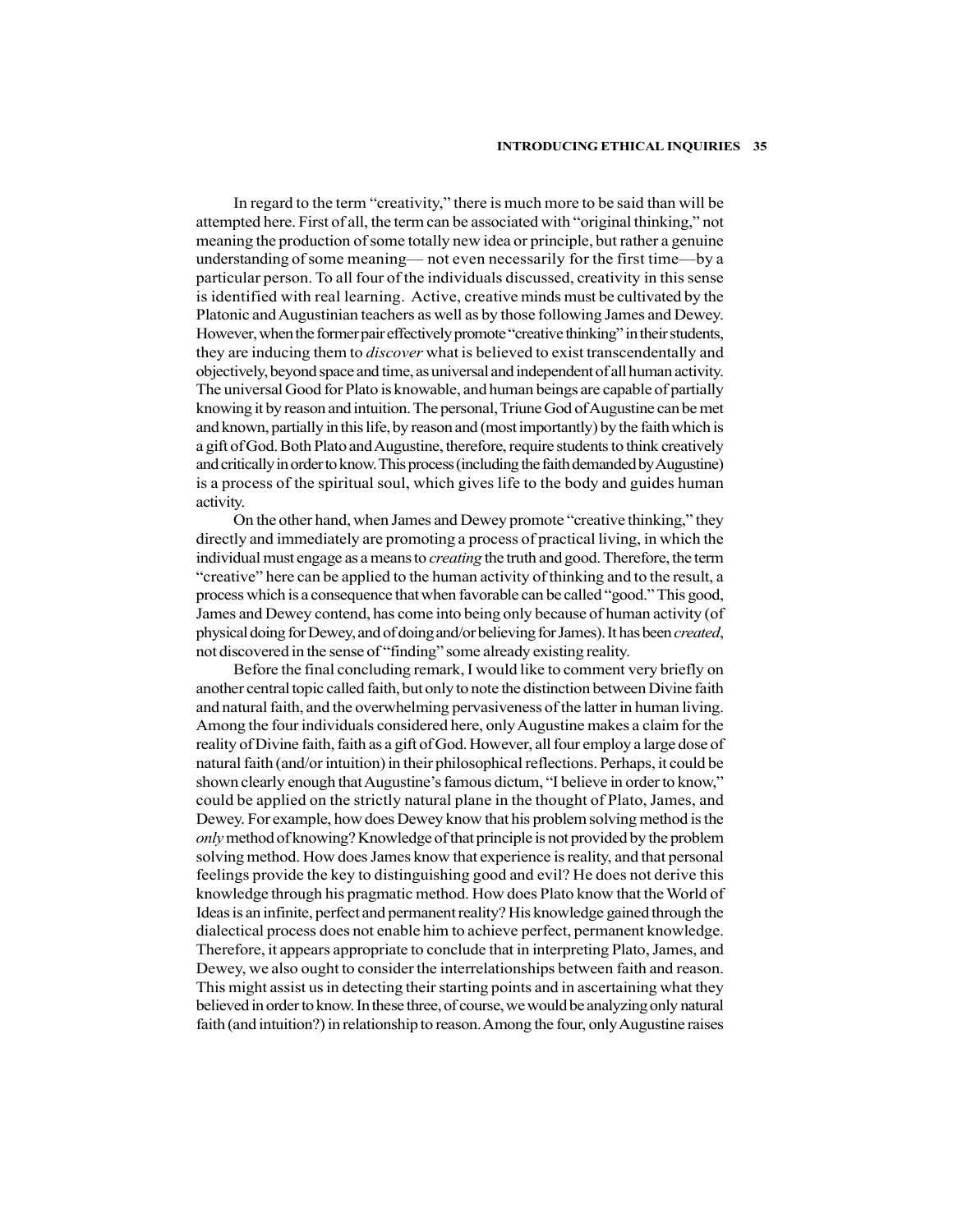the question of the meaning of Christian philosophy - and, subsequently, Christian education.

Finally, evidence provided above shows that philosophy (and, where applicable, theology) in its content (*what* is known) and in its related method(s) of reflection (*howthe* content is known) provides a basis for pedagogical principles. More specifically, the nature of the good (*what* is known) in relationship to the mode(s) most appropriate in the search for it (how the good is known) provides a substantial and indispensable groundwork for teaching ethics to college students. This groundwork itself should become integral to the learning processes of these students. FIER COLLINS<br>
the question of the meaning of Christian philosophy - and, subsequently, Christian education<br>
Finally, evidence provided above shows that philosophy (and, where applicable<br>
theology) in its content (what is k

\*The scope of "Ethical Inquiries" as used in the title of this article is seriously and intentionally limited in view of the following three factors. First of all, in regard to the number of philosophers chosen, I decided upon four as a reasonable size in order to balance the need for some depth of investigation, on one hand, and the limitations of space, on the other hand. Secondly, the specific choice of representatives of diverse philosophical traditions is significant in illustrating the thesis. While "diversity" is virtually endless in philosophy, in a sense, one of the areas of divergence which strikes me as crucial to appreciating Western (including Filipino?) culture today in terms of knowing the truth and living the good life is indicated by the following: (1) those who accept as realistic some objective, unchanging , ultimate reality to be discovered intellectually as a basis for living one's life; and (2) those who deny this kind of reality and are left to create their own changing truths and, thus, their own practical paths to happiness. This is explained in more detail under "A context for ethical studies" and is a cornerstone of this investigation. A third reason for the choice of these four philosophers lies in my own background: in studying them, and in employing their principles in structuring and teaching undergraduate and graduate courses in philosophy of education for nearly forty years. **Solution**<br> **REFERENCES**<br> **REFERENCES**<br> **REFERENCES**<br> **PERENCISES**<br> **PERENCISES**<br> **PERENCISES**<br> **PERENCISES**<br> **PERENCISES**<br> **PERENCISES**<br> **PERENCISES**<br> **PERENCISES**<br> **PERENCISE TO SOME AND CONSTRANT ON THE SURFERENCIS (<b>P** 

Plato. Phaedo, The Republic, Symposium

Saint Augustine. On Christian Doctrine. The City of God. The Confessions

- James, William. 1955, 1907. Pragmatism. Cleveland: Meridian, The World Publishing Company.
	- \_\_\_\_\_\_\_\_\_\_\_. 1958. The varieties of religious experience: A study in human nature. Gifford Lectures, 1901-02. New York: Mentor Book, The New American Library.
- . 1907. The will to believe and other essays. New York: Longmans Green and Company.
- Dewey, John. 1934. A common faith. Based on the Terry Lectures delivered at Yale University. New Haven: Yale University Press.
- \_\_\_\_\_\_\_\_\_. 1961, 1916. Democracy and education: An introduction to the philosophy of education. New York: The Macmillan Company.
- \_\_\_\_\_\_\_\_\_. 1957, 1920. Reconstruction in philosophy. Enlarged edition. Boston: The Beacon Press.